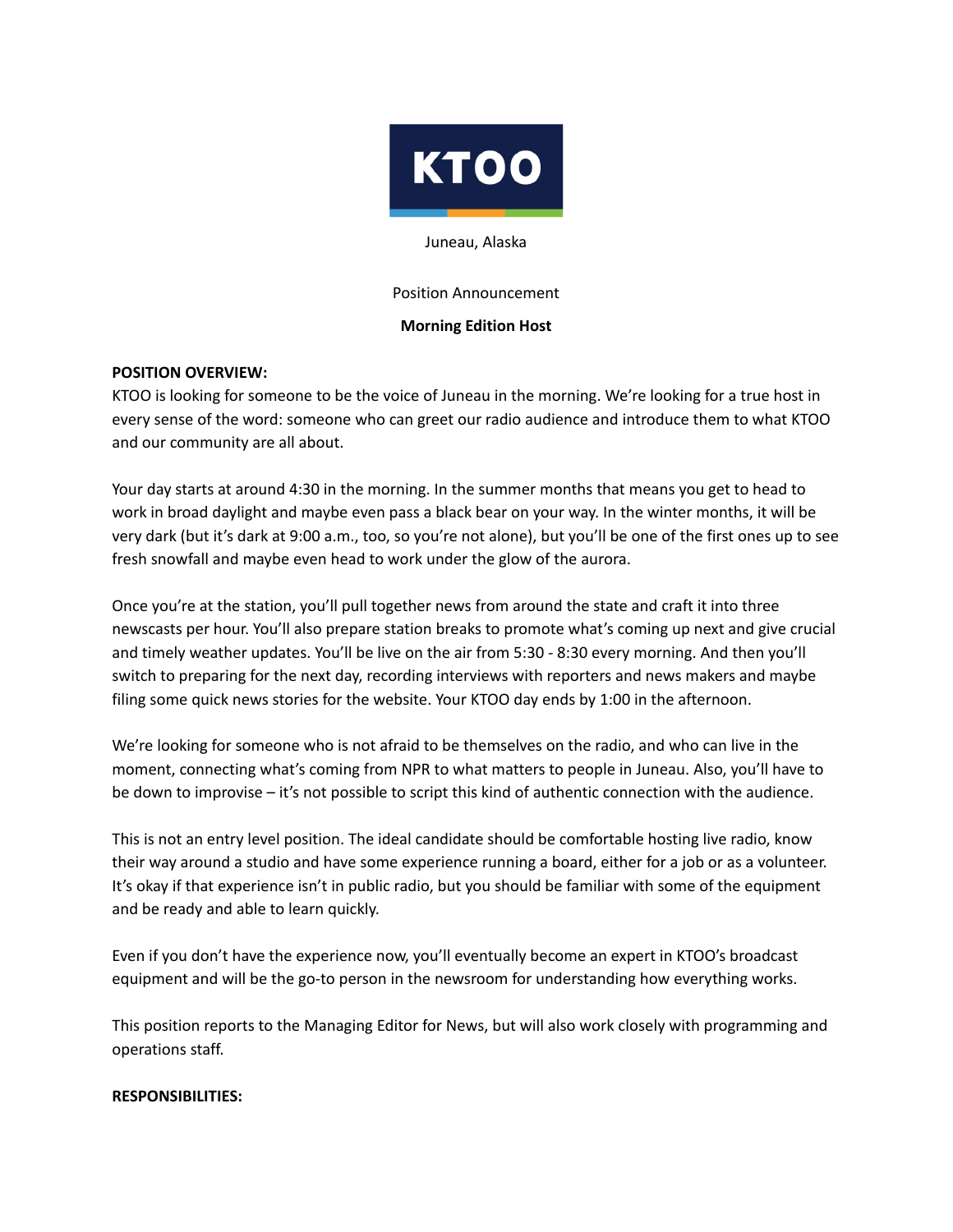- Package and deliver several hourly newscasts and station breaks during local broadcast of Morning Edition and Here & Now
- Combine program promotion, community information and other elements including improvisation – to create a compelling listener experience
- Rewrite promo copy and lightly edit news stories for seamless transitions between national and local content
- Operate the studio board while hosting, sometimes under pressure in breaking news situations
- Pre-record interviews and reporter two-ways to use during program
- Occasionally host other special programs and live news coverage
- Exercise independent judgment and work with news staff to ensure timely and appropriate delivery during breaking news and major events
- Attend daily news meetings

# **Successful candidates will likely have the following skills and competencies OR demonstrate that they have equivalent skills based on lived experience:**

- At least 2 years of experience working in a live broadcast environment
- Familiarity and comfort with using broadcast equipment and live delivery of news
- Confidence in your own voice and in being yourself on the radio
- Excellent writing skills, proven news judgment, and journalistic integrity
- Enthusiasm for local news
- Demonstrated strategic thinking about news priorities and pulling together a newscast
- Ability to stay calm under pressure when technology fails, plus a willingness to learn new equipment and operations
- Ability to work on deadline in a live environment and stay accurate and composed that sometimes may require improvisation under stress without prior preparation

## **ABOUT US:**

KTOO has a mid-sized newsroom in a small market, which means we have robust reporting power and a strong presence and reputation in the community.

Our editorial focus is a mix of stories of local and statewide importance. Our reporters focus on city governance, housing, tourism & other local economic drivers, social justice, Alaska Native culture and governance, health and science, and climate.

KTOO supports station-wide efforts to increase diversity and inclusion. The newsroom is committed to consciously seeking out voices, perspectives and stories not found in other outlets or in the media at all. We keep track of the gender and race and/or ethnicity of all our sources and strive to source our stories with diversity and inclusivity in mind.

We also know that a diverse and inclusive staff will lead to stronger reporting and a deeper connection to communities we serve. We strongly encourage women and non-binary candidates; Alaska Native, Indigenous and people of color; people with disabilities and those with diverse economic and educational backgrounds to apply. You will be supported by our team.